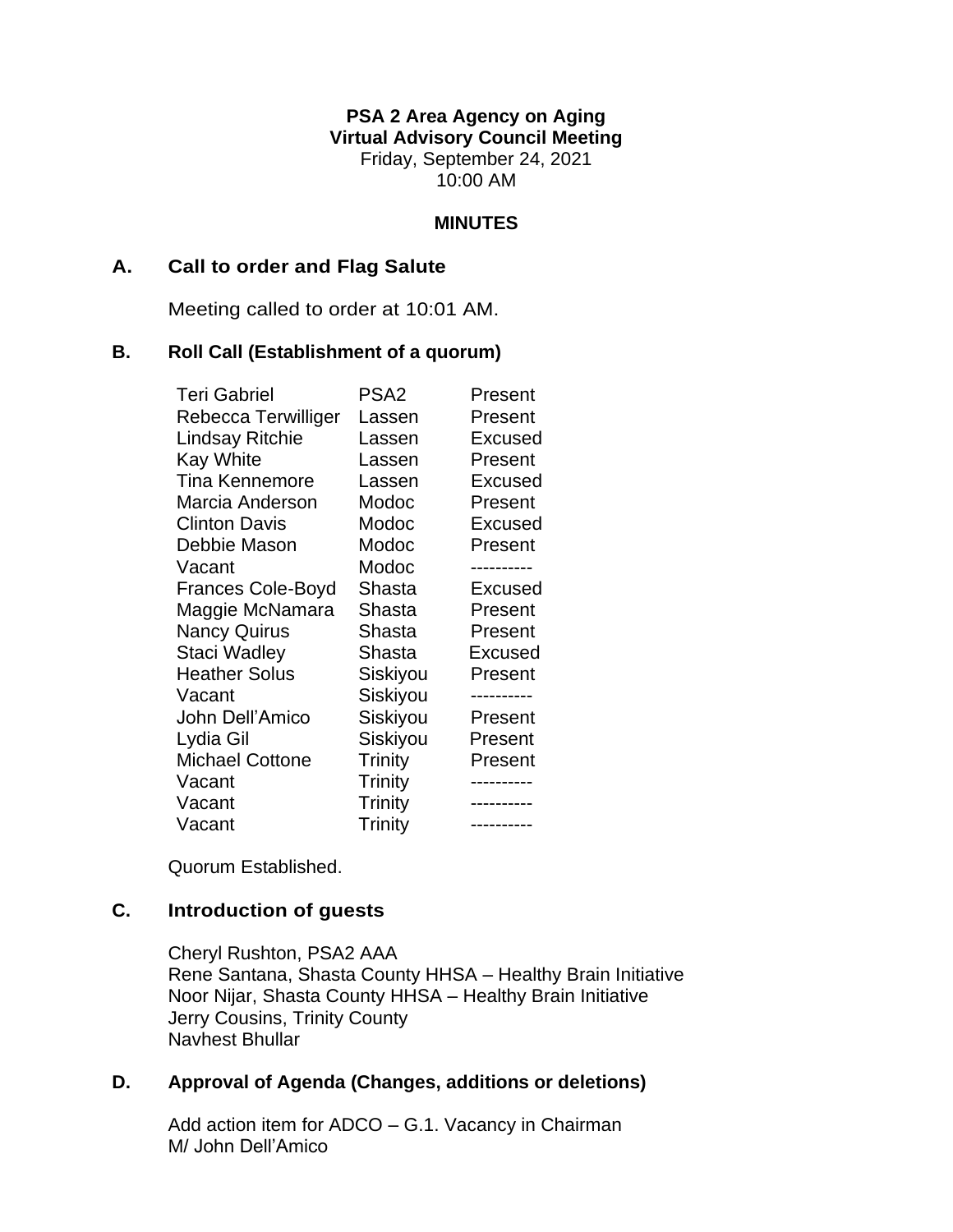S/ Maggie Approved.

## **E. Approval of Advisory Council Meeting Minutes – July 30, 2021**

M/ John Dell'Amico S/ Marcia Anderson Approved.

#### **F. Open Session / Announcements**

(Opportunity to hear comments from the community and for announcements)

Lydia – Tule Lake – Just constructed the extension of the veteran's park. Oct  $30<sup>th</sup>$ ribbon cutting. There will be a color guard. Would like to invite everyone to attend. The park is gorgeous. After the ribbon cutting will be a street dance. Military and veterans are also invited.

#### **G. Presentation on Shasta County's Healthy Brain Initiative**

Noor Nijar, M.A., MPH, Community Education Specialist II, Shasta County Health and Human Services Agency

Rene Santana – Epidemiologist for Healthy Brain Initiative

Healthy Brain Initiative works on assessing risk for Alzheimer's and getting information out about available resources.

Alzheimer's Disease is not a normal part of aging. Want to work to reduce stigma around Alzheimer's and cause a change in the mortality rate. Symptoms usually begin after age 60, but the disease starts before symptoms are noticed. Symptoms include difficulty remembering newly learning information, disorientation, mood/behavior changes, deepening confusion about events, time, and place, unfounded suspicions about family, friends, and caregivers, serious memory loss, difficulty speaking, swallowing, and walking.

Risk Factors include age, diabetes, high blood pressure, smoking, overweight. Northern California counties have a significantly higher prevalence of high blood pressure, smoking, and overweight. Shasta County also has a higher population that is 65+.

Alzheimer's is the 3rd leading cause of death in California. Top 5 leading causes of death in California in 2019 - heart disease, cancer, Alzheimer's, stroke, accidents.

Want to work to reduce stigma around Alzheimer's and cause a change in the mortality rate.

Caregiver Needs Assessment Findings - 52% of caregivers have provided care for their loved one for AT LEAST two years. 41% dedicate 40+ hrs/wk to providing care, making this a full-time job for many. Most feel that although the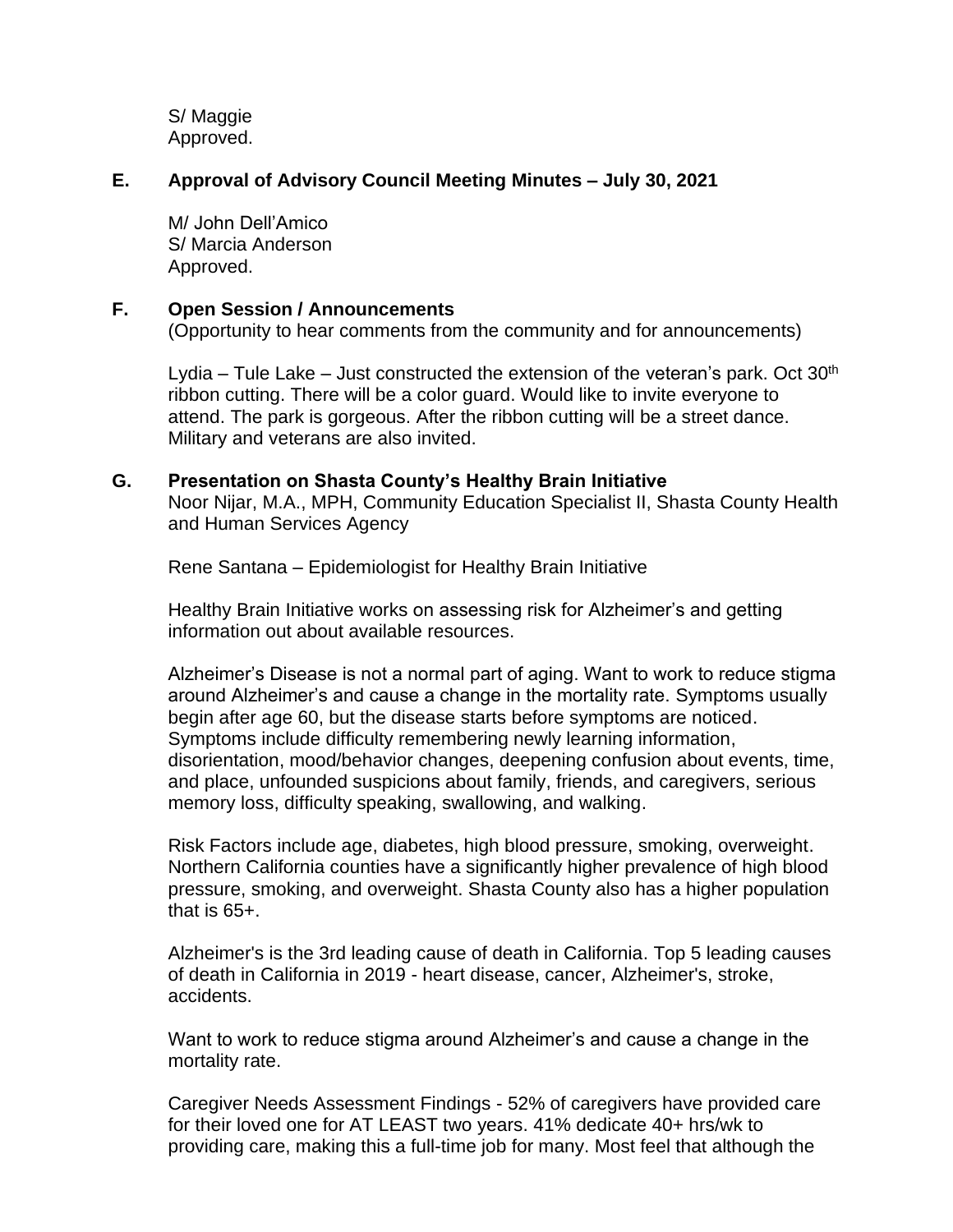experience is rewarding, it is also stressful, lonely, and a financial strain. Only 50% of caregivers know how to find services in Shasta County. Services include respite care and many other caregiver assistance services.

What has been your experience?

Created a resource page to let people know what resources are available and how to access them.

Nancy Quirus – One of the biggest challenges I experienced was as a remote caregiver trying to participate remotely in doctor's visits, working with caregivers. It is a hard job but even harder f you are not there. Hoping to see resources for remote caregivers.

Rene Santana – There are telehealth and other resources being develop to support remote caregiving.

Maggie McNamara – Every state has a caregiver program. We have the Family Caregiver Alliance that has information about remote caregiving.

Lydia – There was a gentleman who had to give up his employment to take care of his wife. He contacted IHSS and had to get fingerprinted. He didn't have the finances to pay for that. Someone told him there was a waiver. Rene Santana – We can get your contact information and reach out.

Noor Niijar – Healthy Brain Initiative

A Growing Crisis - Increasing trends in number of people with dementia and associated healthcare costs. 6 million people living with it in America. By 2050 it is projected to be 14 million. Alzheimer's is the most expensive disease in America. By 2050 costs are projected to be \$1.1 trillion

Alzheimer's is the most common cause of dementia, accounting for 60-80% of dementia cases. Dementia occurs along a continuum. While most older adults have healthy cognitive functioning, some will experience pre-symptomatic change in in the brain that may eventually lead to cognitive impairment or dementia. In dementia, symptoms become noticeable and the disruption to cognition and everyday life can range from mild to severe.

Funding from the California Department of Public Health Alzheimer's Disease Program. \$750,000 awarded to each of the 6 health jurisdictions in a one-time grant. Funding until June 30, 2022. Shasta, Placer, Los Angeles, Sacramento, San Diego, Santa Clara counties.

Goals of HBI - Shasta County Awareness Campaign. Symposiums, workshops, health fairs, multimedia campaign. Grand rounds, clinic luncheons, HHSA trainings, caregiver health. Workshops, support, empowerment disaster preparedness. Mobilizing the community, emergency response training. How to care for a loved one in a disaster situation.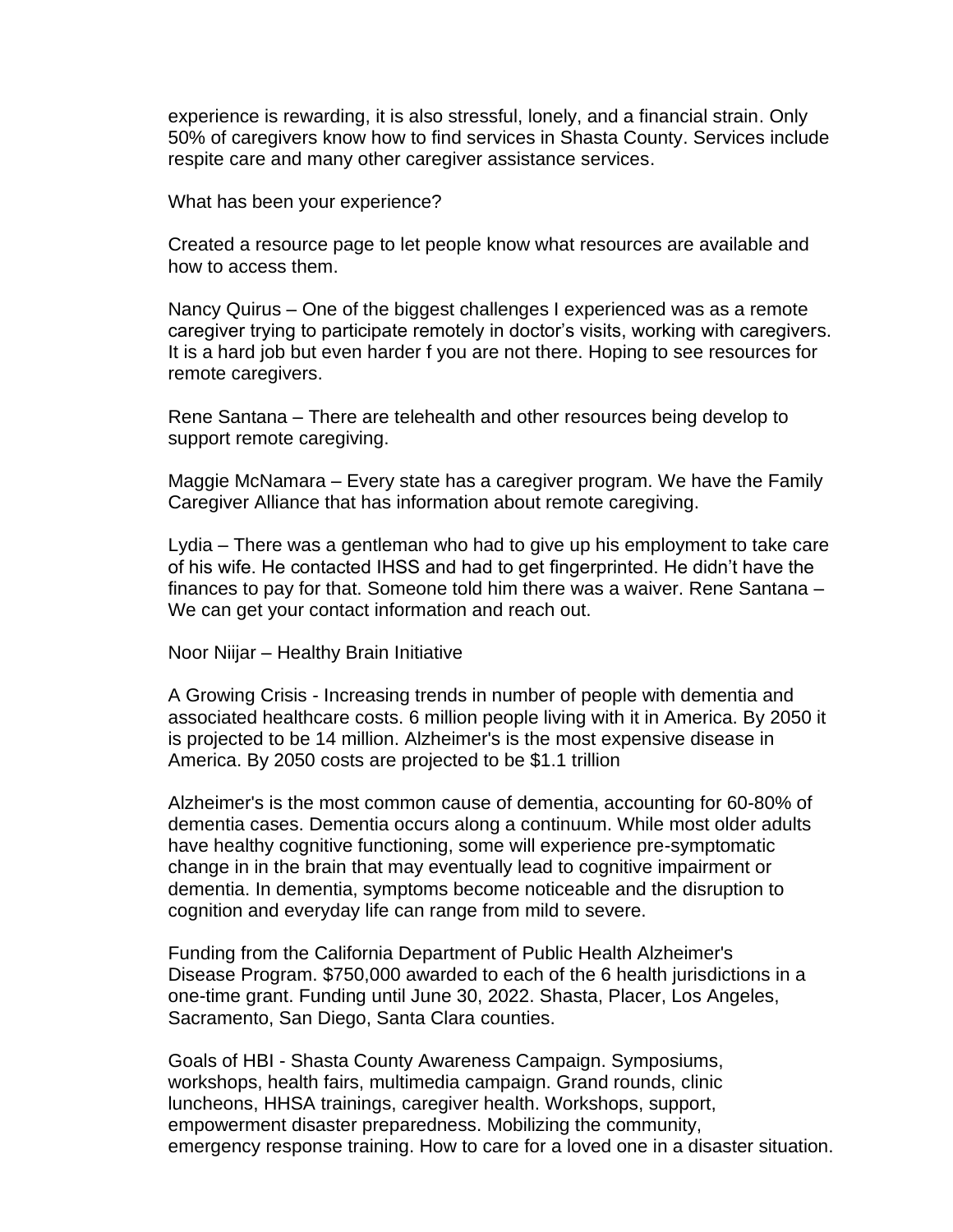Provide training for law enforcement, firefighters – how to recognize if someone had dementia or Alzheimer's and how to work with them. Screening and Prevention, community health education efforts are important for prevention. Intersect with heart health, smoking cessation, obesity prevention, nutrition and exercise. Encourage screening for older adults, de-stigmatize. There can be various reasons for dementia, sometimes temporary. Early detection leads to better care and preparation for family and caregivers. Help to encourage healthy brain habits.

Could not do this work without our community partners and residents who are passionate about making a difference - Alzheimer's Association, Shining Care, Dignity Health Connected Living, Passages Resource Center, Redding Police & Fire Department, Shelter Workers, Nurses, Physicians. A growing list. Progress requires collaboration across sectors.

Contact Noor Niijar or Rene Santana if you have any questions.

**G. 1.** Vacancy in Chair position. Clinton is unable to continue as Chair. We will need to reelect officers in May or June. Do we want to address now or wait until the election of officers?

Nancy – Between now and May/June, how many meetings? Teri – Oct, Nov, Mar, Apr, May, Jun. Plus the Executive Board meetings in Oct, Nov, Jan, Mar, April. We also need someone to attend TACC, which is usually attended by ADCO Chairman, but could be somebody else on the ADCO. TACC meets virtually. Nancy – I could do half of the meetings if someone else can attend the others. Can somebody else attend TACC? Teri – You could also submit a report to me to submit on the ADCO Chair's behalf. Marcia – I have attended a couple of the TACC meetings. I could attend as a placeholder. Nancy – Would you consider sharing co-chair until the election of offices? Marcia and Nancy will cochair until the election. Mike will prepare notes for Teri to present to the Executive Board.

# **H. Reports:**

# **Chairman's Report** – Clinton Davis

- Update on Advisory Council Activities
- Advisory Council Membership Report

Trying to recruit ADCO members. We have had interest in Siskiyou. We have vacancies in Modoc, Lassen and Trinity.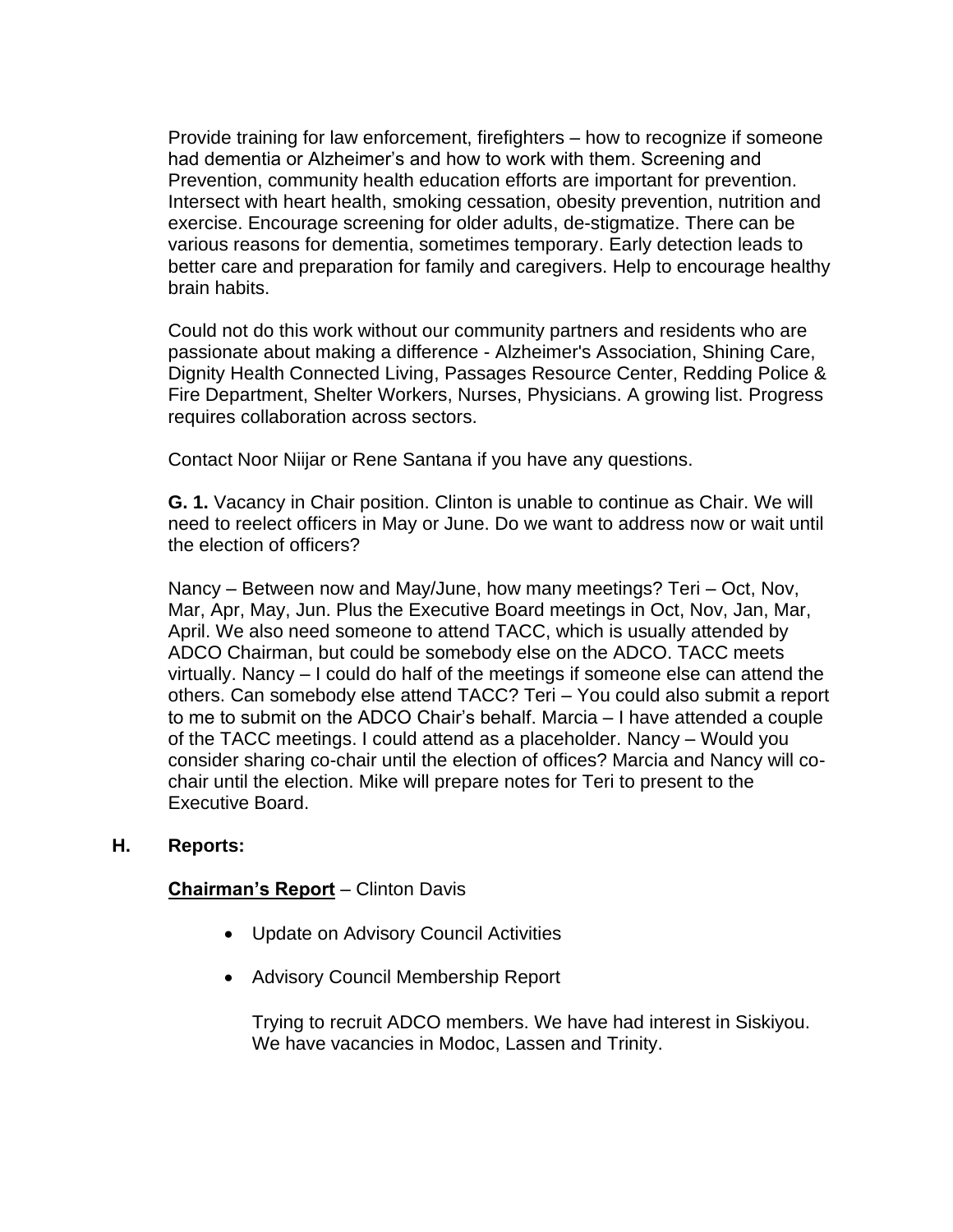**TACC Report** – Clinton Davis, Advisory Council Chairman

• Update on Recent TACC Activities

I will let TACC know that Clinton will be stepping down. TACC meets monthly. Teri will see if she can get TACC meeting minutes for Marcia and Nancy.

## **CSL Report** - Vacant

• CSL Update

We have vacancies for Assemblyman and Senator. 55 and older and interested in representing their local community and PSA2 at the state level. Election is coming up in the Spring. Does not have to be an ADCO member. CSL meets virtually. More information at [www.4csl.org.](http://www.4csl.org/)

### **Nutrition Report** – Nancy Quirus

• Update on CalFresh Healthy Living Program

Recent and ongoing wildfires in Shasta, Siskiyou, and Trinity. Replacement CalFresh benefits are available for those impacted by the fires, power outages, etc. The timeline to get Disaster CalFresh is limited. I encourage everyone to stay tuned in on the disasters going on in your county. Contact your local department of social services about how to apply.

The 15% increase in CalFresh benefits will end September 30<sup>th</sup>. There will be additional federal funds starting on October 1st. There has never been a better time to apply for CalFresh benefits. Food insecurity remains high for people of color and rural communities. We still have seniors who are not receiving CalFresh. If you would like to join me in CalFresh outreach efforts, please contact me.

Lydia – USDA supplemental benefits ending? Nancy – Yes. Becky – The federal FNS increased benefits effective October 1st. The 15% increase is ending.

Teri – We are getting funding, but it won't be until 2023. We may be approved to assist those applying for CalFresh. Hopefully we will get approved to have someone go to the senior centers to help seniors with the initial application process.

### **Mental Health Services Act (MHSA) Report**

• Update on Each County's MHSA Services Activities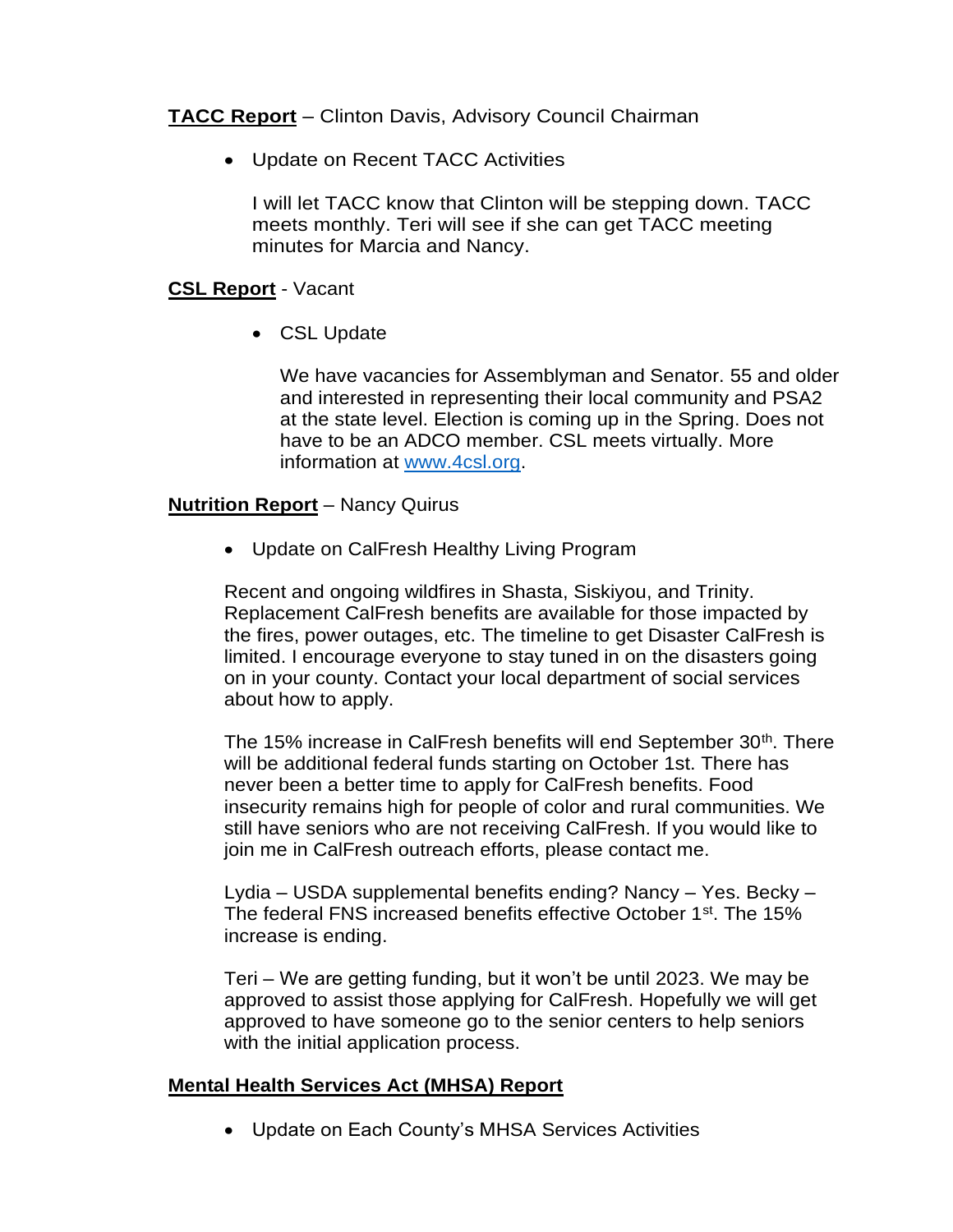Teri – We have received notice that HHSA will host their quarterly workgroup meeting. I have shared with the Shasta County ADCO members. We had an active ADCO member who participated in MHSA activities. Foster Grandparent Program. Next meeting is 9/28 from 10-11:30.

Each of the counties have these stakeholder meetings. These are open to the public. ADCO members are encouraged to attend.

#### **Ad Hoc Committee Reports**:

• Update from PSA2 Outreach Committee

We continue to update the website and boosting the Facebook page, joining other groups in the five counties to share information. We were able to join one of the groups in Modoc County, and have seen some interest.

Marcia – Bingocize - Stanford has a similar program that they deliver over the telephone – Active Choices. <https://med.stanford.edu/healthyaging/active-choices-program.html>

• Update from Food Access Committee

No update. Concerned about the fire.

#### **Director's Report** – Teri Gabriel, Executive Director

• Update on Program Services Due to COVID-19 pandemic

Most of the centers remain closed. Some converted toward opening, but have paused reopening. Still using drive-up and home delivery. One that had been doing drive-up has gone to 100% home delivery.

Meeting with service providers next month.

HICAP and Ombudsman continue to operate. Ombudsman continues to conduct visits and monitoring. Both programs are expanding with additional staff. In search of a volunteer coordinator for HICAP. Ombudsman just added an additional individual who is currently in training.

PSA2 has received CARES Act funding and we continue to work with contracted service providers. Offered to provide shelf-stable meals to participants. We have Title III-E – Family Caregiver Support Services funding to provide resource guides for caregivers.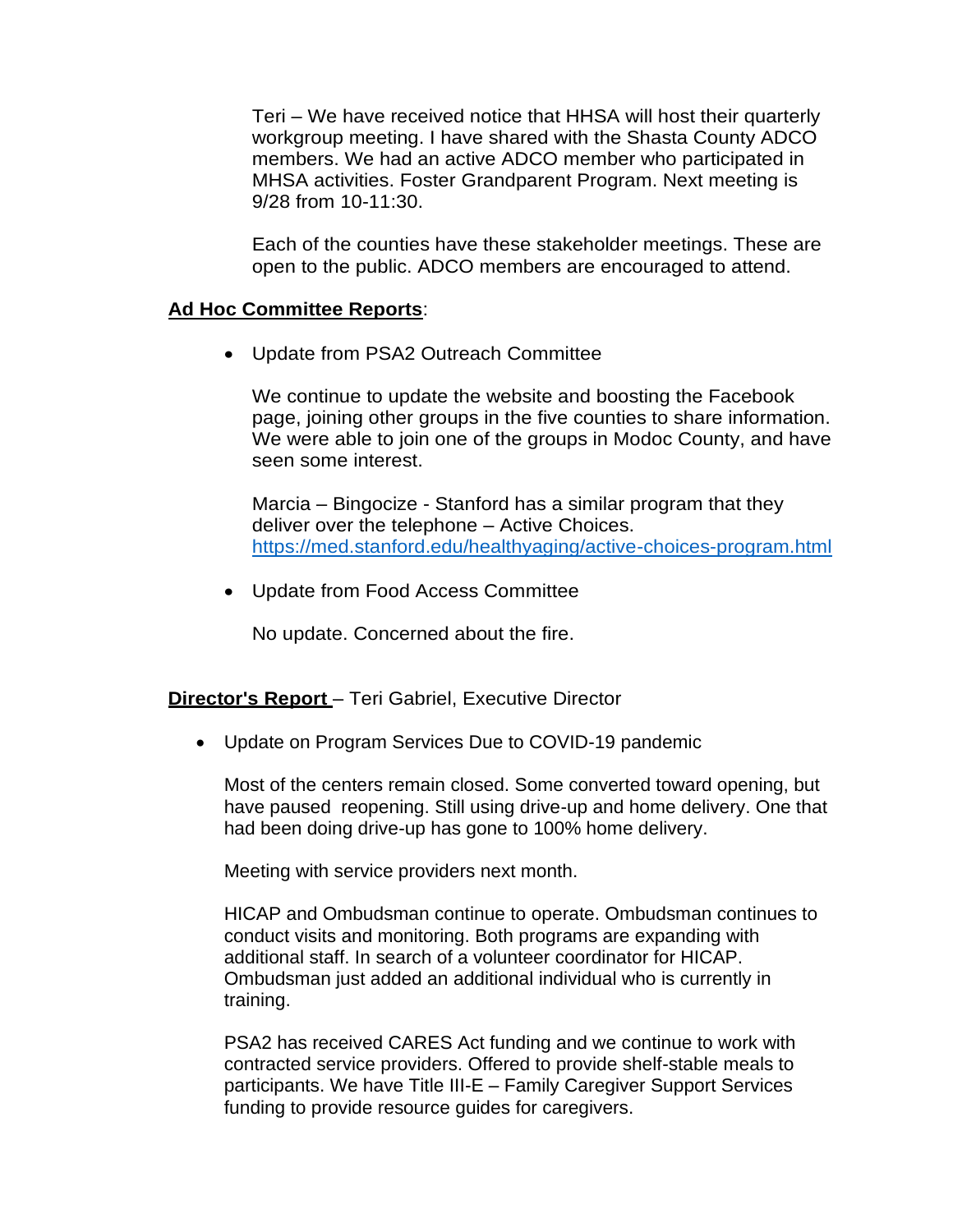Ombudsman also received CARES Act funding to expand technology resources for staff.

CHAT Program - We have been provided iPads for persons who are isolated and dealing with emotional challenges due to the pandemic. Trying to identify participants interested in the program. There is still work to be done at the state level before tablets can be distributed. Tablets are from AT&T, come with 2-year data plan. There is a lengthy survey involved. Cheryl has participated in the meetings. There is a series of 200 questions. Definitely more work has to be done at the state level.

Vaccine funds – to address access and information about vaccine and promote consideration or older adults to be vaccinated. We reached out to our five counties public health departments. Siskiyou informed us of issues around vaccine hesitancy. Since online surveys can be challenging for older adults, we offered to distribute a hard copy survey. We are working with our local printer and getting a mailing list to randomly select residents in Siskiyou County. Surveys will go out in the coming weeks and hoping to get responses by the end of October. We will provide data to public health to help them encourage older adults to get vaccinated. We will work with the other counties on vaccine awareness.

• Update on Trinity County Nutrition Program Services Plan

Trinity County funding was not allocated this fiscal year. We had an RFP policy that ran twice. We did not receive any applications. We proposed to Executive Board to work with the Church of the Nazarene to work with Dignity Health to provide meals to the Weaverville area. Dignity Health will drop off meals to the Church of the Nazarene. A coordinator will be hired to coordinate meal delivery. This will be a trial for the remainder of this fiscal year. If all is well by Spring, we could see this arrangement continue. The Program Coordinator job announcement will go out soon. Should have meals delivered in the next month and a half. Nancy – Will the CalFresh stickers be included? Staci – I will check into it.

• Update on CDA Aging Hub Initiative - Rural and Remote Town Hall Meetings

California Department of Aging (CDA) Hub and Spokes Initiative Rural and Remote Town Hall meeting scheduled for September 28<sup>th</sup> from 2:00-3:30PM. – virtual. Presentation by CDA on creating a Hubs and Spokes environment for AAA services.

• Other Agency Activity

Community Education Efforts – We cannot host fairs due to the pandemic. We will host a senior ride-thru in Scott Valley. In Shasta County, Compass Shining Care is partnering with Healthy Brain Initiative on October 7<sup>th</sup>.